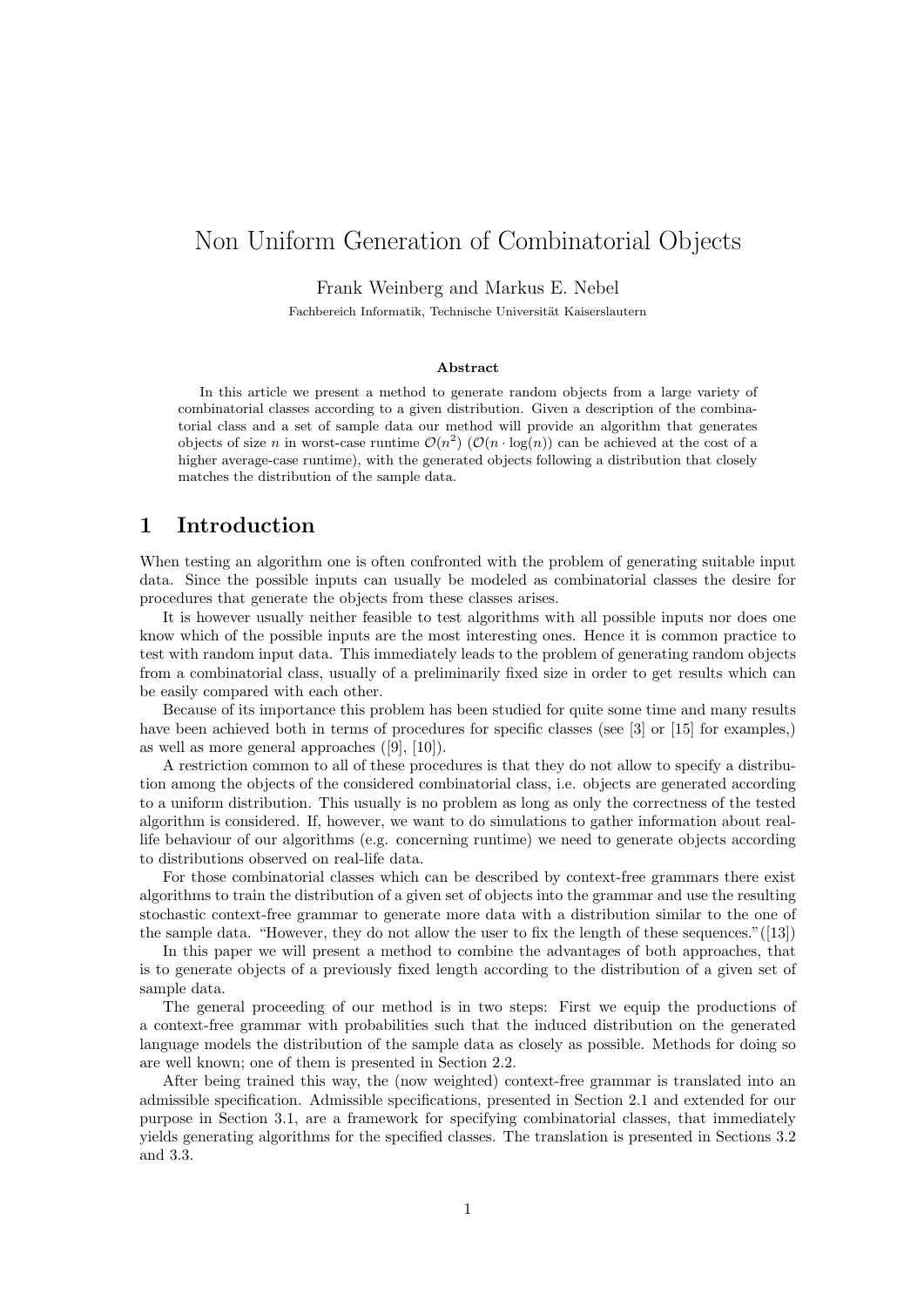# 2 Known Results and Basic Definitions

### 2.1 Random Generation

In order to generate objects from combinatorial classes we wil use *unranking algorithms*, that is, algorithms that, given k and n, generates the k-th object of size n from the class according to a previously fixed order. Obviously by drawing  $k$  at random this can be used to generate random objects.

We do this by extending an approach introduced by Flajolet, Zimmermann and Van Cutsem in  $|4|$  for the (uniform) random generation and adapted to the problem of unranking by Martínez and Molinero. Their results are collected in [10].

The basic principle of the approach is to decompose a combinatorial class into simpler classes (or, viewed the other way around, construct more complex classes from simpler ones) by using so-called admissible constructions. Formally:

**Definition 2.1** ([5]). Objects of size 0 are called neutral objects or tags, a class consisting of a single neutral object  $\epsilon$  is called a neutral class. We will denote neutral classes by  $\mathcal{E}(\mathcal{E}_\Box,\mathcal{E}_1,\mathcal{E}_2,\ldots)$ if we need to distinguish multiple neutral classes containing the objects  $\Box$ ,  $\epsilon_1, \epsilon_2, \ldots$  respectively).

A class consisting of a single object of size 1 is called an atomic class. We will denote atomic classes by  $\mathcal{Z}$  ( $\mathcal{Z}_a, \mathcal{Z}_b, \ldots$  to distinguish the classes containing the atoms  $a, b, \ldots$ ).

**Definition 2.2** ([5]). The counting sequence of a combinatorial class  $A$  is the sequence of integers  $(a_n)_{n>0}$  where  $a_n = \text{card}(\mathcal{A}^n)$  is the number of objects in class A that have size  $(\hat{=} \text{ number of})$ atoms) n.

**Definition 2.3** ([5]). Assume that  $\Phi$  is a construction that associates to a finite collection of classes  $\mathcal{B}, \mathcal{C}, \ldots$  a new class

$$
\mathcal{A} := \Phi[\mathcal{B}, \mathcal{C}, \ldots],
$$

in a finitary way: each  $\mathcal{A}^n$  depends on finitely many of the  $\{\mathcal{B}^i\}, \{\mathcal{C}^j\}, \ldots$  Then  $\Phi$  is admissible iff the counting sequence  $(a_n)$  of A only depends on the counting sequences  $(b_i), (c_j), \ldots$  of  $\mathcal{B}, \mathcal{C}, \ldots$ 

In order to represent context-free grammars we will need two well-known admissible constructions.

**Definition 2.4** ([5]). If  $A_1, \ldots, A_k$  are combinatorial classes and  $\epsilon_1, \ldots, \epsilon_k$  are neutral objects, the combinatorial sum or disjoint union  $A_1 + \ldots + A_k$  of  $A_1, \ldots, A_k$  is defined as

$$
\mathcal{A}_1 + \ldots + \mathcal{A}_k := (\mathcal{E}_1 \times \mathcal{A}_1) \cup \ldots \cup (\mathcal{E}_k \times \mathcal{A}_k),
$$

where ∪ denotes set theoretic union.

If  $\mathcal{A}_1$  and  $\mathcal{A}_2$  are combinatorial classes, the cartesian product  $\mathcal{A}_1 \times \mathcal{A}_2$  of  $\mathcal{A}_1$  and  $\mathcal{A}_2$  is defined as

$$
\mathcal{A}_1 \times \mathcal{A}_2 := \{(\alpha_1, \alpha_2) | \alpha_i \in \mathcal{A}_i\}.
$$

The size  $|(\alpha_1, \alpha_2)|$  is defined to be  $|\alpha_1| + |\alpha_2|$ .

Now to be able to come up with unranking algorithms we need to specify an ordering on the objects of the same size that belong to the considered combinatorial class. We will do this recursively, following the structure of the class' admissible specification:

### Definition 2.5  $([10])$ .

- Neutral and atomic classes contain only one element, hence there is only one possible ordering.
- If  $\mathcal{B} = \mathcal{A}_1 + \ldots + \mathcal{A}_k$  and  $\beta, \beta' \in \mathcal{B}^n$

$$
\beta <_{\mathcal{B}^n} \beta' \Leftrightarrow (\beta \in (\mathcal{A}_i)^n \text{ and } \beta' \in (\mathcal{A}_j)^n \text{ and } i < j) \text{ or}
$$
  

$$
(\beta, \beta' \in (\mathcal{A}_i)^n \text{ and } \beta <_{(\mathcal{A}_i)^n} \beta').
$$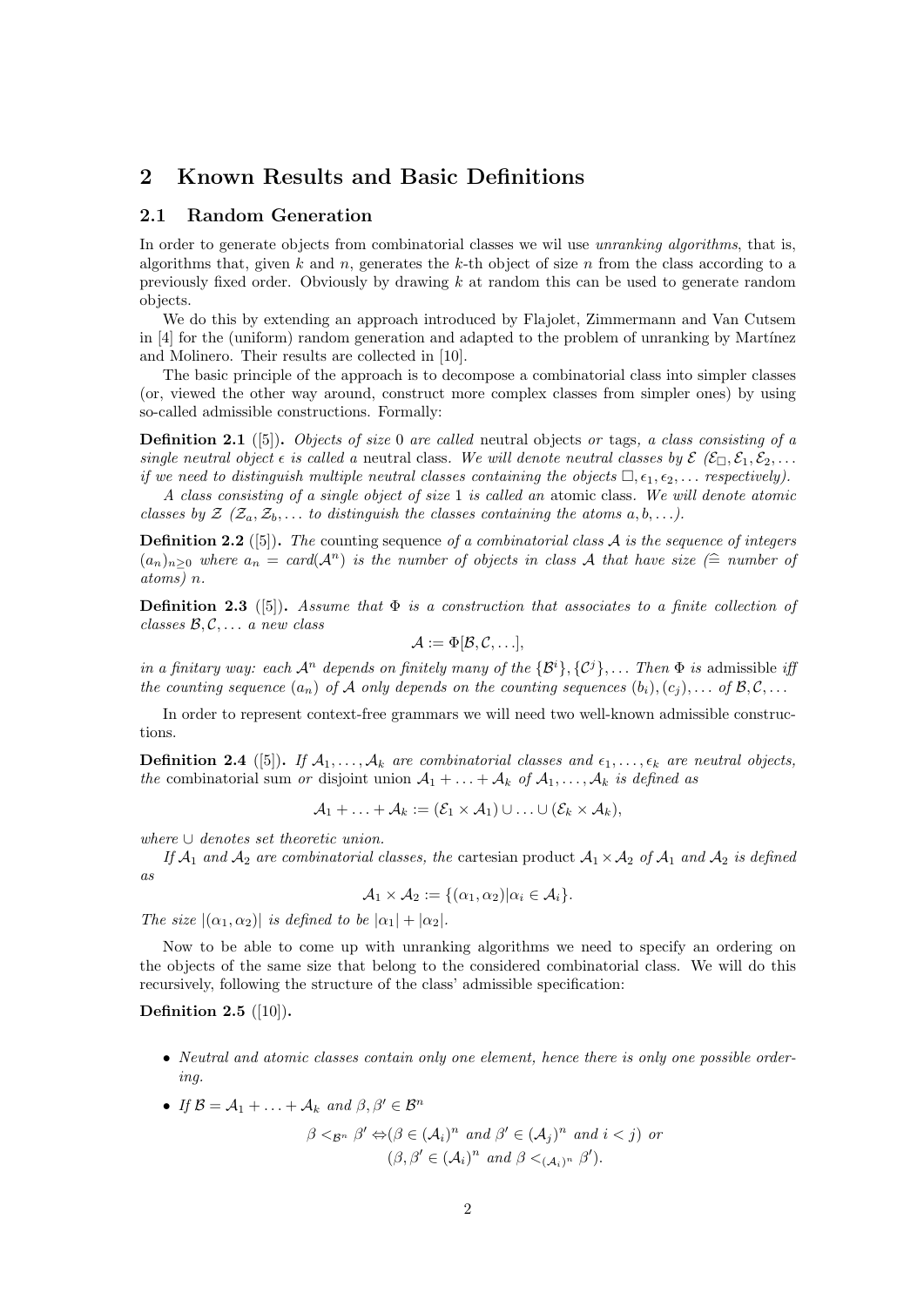• If 
$$
\mathcal{B} = \mathcal{A}_1 \times \mathcal{A}_2
$$
 and  $\beta = (\alpha_1, \alpha_2), \beta' = (\alpha'_1, \alpha'_2) \in \mathcal{B}^n$   
\n
$$
\beta <_{\mathcal{B}^n} \beta' \Leftrightarrow |\alpha_1| < |\alpha'_1| \text{ or}
$$
\n
$$
(j = |\alpha_1| = |\alpha'_1| \text{ and } \alpha_1 <_{(\mathcal{A}_1)^j} \alpha'_1) \text{ or}
$$
\n
$$
(\alpha_1 = \alpha'_1 \text{ and } \alpha_2 <_{(\mathcal{A}_2)^{n-j}} \alpha'_2).
$$

The order used above for products is called *lexicographic order*. It leads to unranking algorithms with a worst-case time complexity in  $\mathcal{O}(n^2)$ , n the size of the objects to be generated. This worstcase complexity can be improved to  $\mathcal{O}(n \cdot \log n)$  by using the *boustrophedonic order* at the cost of increasing average-case runtime. Details can be found in [10].

Now the actual unranking algorithms are quite straightforward:

For neutral and atomic classes we simply return the single object from the class, if the parameters of the call are correct ([10]).

Given a disjoint union we first determine the correct subclass by succesively adding up their sizes until this sum would exceed the given rank and then compute the rank among this class by subtracting the sizes of the precedent classes (Algorithm 1).

### Algorithm 1 Unranking of disjoint unions ([10])

```
object function \text{unrank}(\mathcal{A}_1 + \ldots + \mathcal{A}_n, n: \text{ size}, i: \text{ rank})c := 0;j := 1;d := \text{size}(\mathcal{A}_i, n);while c + d \leq i do
   c := c + d;j := j + 1;d := \text{size}(\mathcal{A}_j, n);end while
return unrank(\mathcal{A}_j, n, i-c);
```
Note 2.1. We do not return the tags that would be added according to Definition 2.4, since this behaviour is usually more convenient in practice and if one actually needs the tags, they can easily be added by changing the specification accordingly.

In cartesian products the objects are primarily ordered according to the sizes of their constituent objects, hence we first determine these sizes in the same way we determined the correct subclass in unions. Having found these sizes and the rank among all objects with the same sizes, the actual ranks in the subcalsses can easily be determined using div and mod (Algorithm 2).

The sizes required for the algorithms above can be computed using the following recursion:

$$
\text{size}(\mathcal{A}, n) := \begin{cases} 1 & \mathcal{A} \text{ is atomic and } n = 1, \\ 0 & \mathcal{A} \text{ is atomic and } n \neq 1, \\ 1 & \mathcal{A} \text{ is neutral and } n = 0, \\ 0 & \mathcal{A} \text{ is neutral and } n = 0, \\ \sum_{i=1}^{k} \text{size}(\mathcal{B}_i, n) & \mathcal{A} = \mathcal{B}_1 + \dots + \mathcal{B}_k, \\ \sum_{i=0}^{n} \text{size}(\mathcal{B}, i) \cdot \text{size}(\mathcal{C}, n - i) & \mathcal{A} = \mathcal{B} \times \mathcal{C}. \end{cases}
$$
(1)

#### 2.2 Weighted Context-Free Grammars

Combinatorial classes can be modeled as formal languages. We will use this analogy in Section 3 to transfer results on how to train weights for formal languages onto combinatorial classes. Hence we will introduce the required definitions and results.

We assume the reader has basic knowledge of the notions concerning context-free languages. An introduction can be found in [7].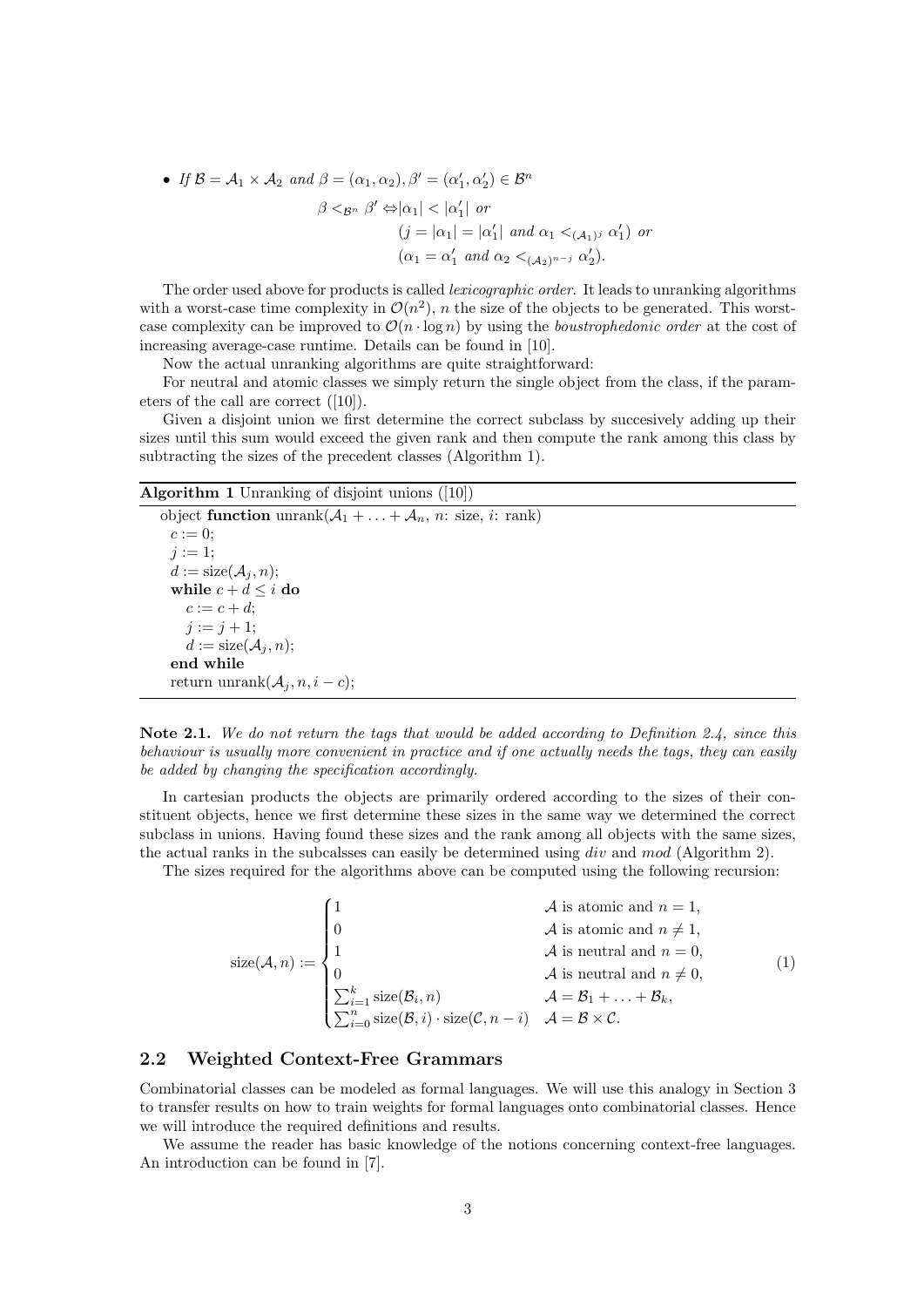Algorithm 2 Unranking of cartesian products ([10])

```
object function unrank(A \times B, n: \text{ size}, i: \text{ rank})c := 0;i := 0:
d := \text{size}(\mathcal{A}, j) \cdot \text{size}(\mathcal{B}, n - j);while c + d \leq i do
    c := c + d;j := j + 1;d := \text{size}(\mathcal{A}, j) \cdot \text{size}(\mathcal{B}, n - j);end while
 i' := i - c;b := \text{size}(\mathcal{B}, n - j);\alpha := \text{unrank}(\mathcal{A}, j, i' \text{ div } b);\beta := \text{unrank}(\mathcal{B}, n-j, i' \text{ mod } b);return (\alpha, \beta);
```
**Definition 2.6** ([11]). A weighted context-free grammar (WCFG) is a 5-tuple  $G = (I, T, R, S, W)$ . where I (resp. T) is an alphabet (finite set) of intermediate (resp. terminal) symbols (I and  $T$ are disjoint),  $S \in I$  is called axiom,  $R \subset I \times (I \cup T)^*$  is a finite set of production rules and  $W: R \to \mathbb{R}^+$  is a mapping such that each rule  $f \in R$  is equipped with a weight  $w_f := W(f)$ . In the sequel we will write  $A \stackrel{w_f}{\rightarrow} \alpha$  instead of  $f = (A, \alpha) \in R, w_f = W(f)$ .

If G is a WCFG, G is a stochastic context-free grammar  $(SCFG)$  iff the additional restrictions

$$
\forall f \in R : W(f) \in (0, 1],
$$
  

$$
\forall A \in I : \sum_{f \in R, Q(f) = A} w_f = 1,
$$

hold, where  $Q(f)$  denotes the premise of the production f, that is, the first component A of a production rule  $(A, \alpha) \in R$ . (We will call the second component the conclusion of  $(A, \alpha)$ .)

Words are generated as for usual context-free grammars, the product of the weights of the used production rules gives the weight of a parse tree  $\Delta$ , the sum of the weights of all possible full-parse trees of a word w gives the weight of w. We will write  $W(\Delta)$  resp.  $W(w)$  for these weights.

**Definition 2.7.** If  $G, G'$  are WCFGs, G and G' are said to be word-equivalent iff  $L(G) = L(G')$ and for each word  $w \in L(G)$ :  $W(w) = W'(w)$ . If additionally there exists a bijection f from the full-parse trees of w in G to the full-parse trees of w in G' such that for each tree  $\Delta$ :  $W(\Delta)$  =  $W'(f(\Delta))$  we will call G and G' (derivation-)equivalent.

A WCFG G is called loop-free, iff there exists no nonempty derivation  $A \stackrel{+}{\Rightarrow} A, A \in I$ . It is called  $\epsilon$ -free, iff  $\exists (A, \epsilon) \in R$ ,  $A \neq S$  and  $\exists (A, \alpha_1 S \alpha_2) \in R$ , where  $\epsilon$  denotes the empty word.

The following result shows that given a CFG G and a set of full-parse trees to that grammar distributed according to some unknown distribution of  $L(G)$  we can model the distribution by setting the weights on the grammar to relative frequencies with which the productions occur in the set of parse trees. This is based on the concept of maximum likelihood as introduced by Fisher in 1912-1922 ([1]).

**Definition 2.8** ([14]). For a given treebank, i.e., for a non-empty and finite corpus of full-parse trees, the treebank grammar  $G = (I, T, R, S, W)$  is a SCFG defined by

- 1. I (resp.  $T; R$ ) consist of exactly the intermediate symbols (resp. terminal symbols; productions) appearing in the treebank; S is the root of all the full-parse trees,
- 2.  $\forall p = (A, \alpha) \in R : W(p) = \frac{f(r)}{\sum_{p' = (A, \alpha')}}$  $\frac{f(r)}{p' = (A, \alpha') \in P} \frac{f(p')}{f(p')},$

where  $f(p)$  denotes the number of occurrences of p in the set of full-parse trees.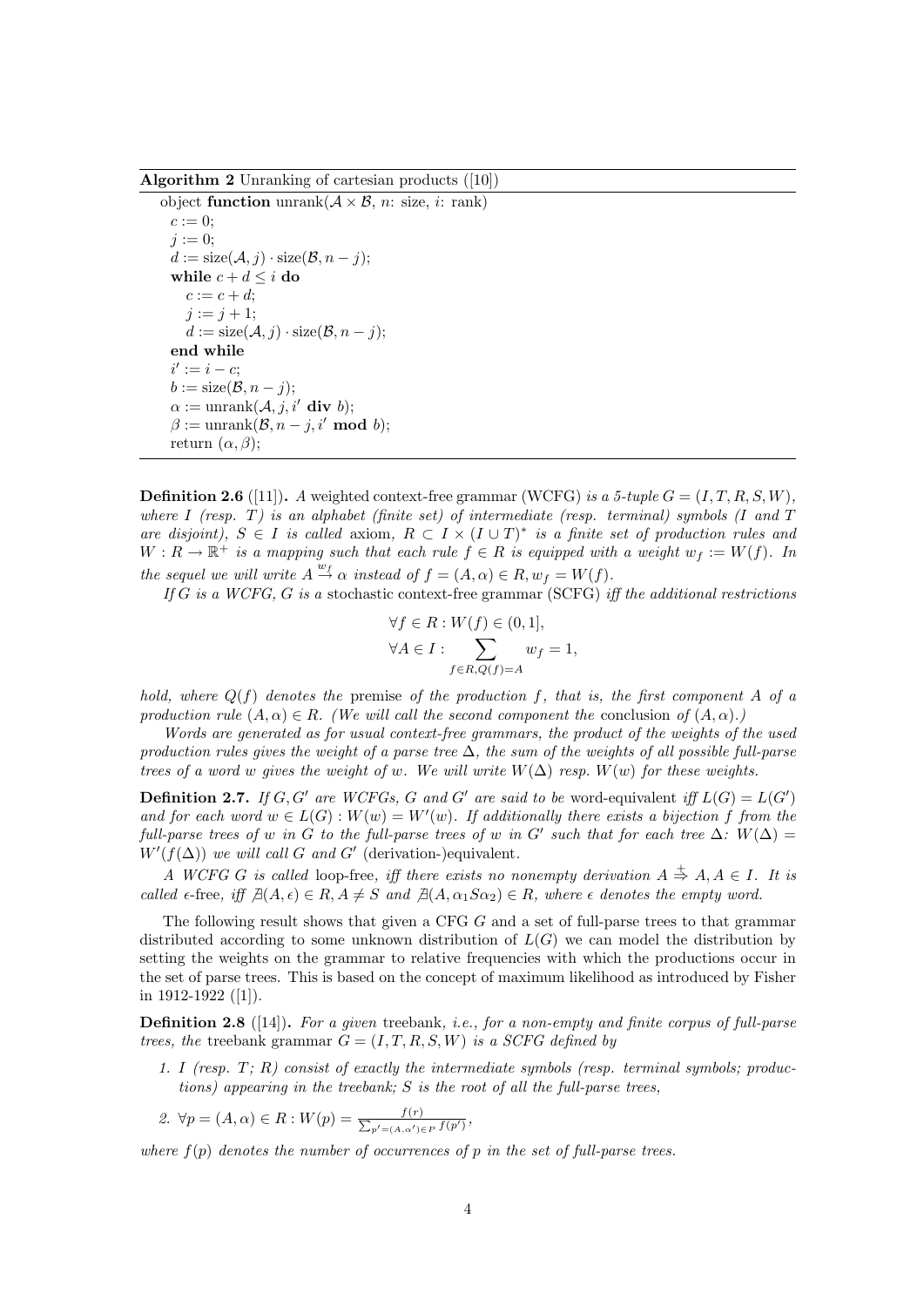**Theorem 2.1** ([14]). Let  $f_t$  be a non-empty and finite corpus of full-parse trees and let G be the treebank grammar read off from  $f_t$ . Then the weights induced on the full-parse trees by  $G$  are a maximum-likelihood estimate of the probability model of the unweighted context-free grammar  $G'$ corresponding to  $G$  on  $f_t$ .

### 3 Results

#### 3.1 Weighting as an Admissible Construction

In order to encode the distribution into the combinatorial class we will equip the objects from our combinatorial class with weights.

For practical reasons we restrict ourselves to integral weights, modeling an object with weight  $\lambda$ as  $\lambda$  copies of the respective element. This can easily be achieved by introducing a new admissible construction:

**Definition 3.1.** If A is a combinatorial class and  $\lambda$  is an integer, the weighting of A by  $\lambda$ ,  $\lambda$ A, is defined as

$$
\lambda \mathcal{A} := \underbrace{\mathcal{A} + \ldots + \mathcal{A}}_{\lambda \ times}.
$$

We will call two objects from a combinatorial class copies of the same object iff they only differ in the tags added by weighting operations.

In order to unrank (resp. count) the objects of a class whose specification involves weighting, we could replace any weighting constructions by unions according to Definition 3.1, and use Algorithm 1 (resp. equation (1)). It is, however, especially if  $\lambda$  is large, more convenient to use a specialised algorithm, that takes into account that all the classes united are equal (Algorithm 3). For the size we find:  $size(\lambda \mathcal{A}, n) = \lambda \cdot size(\mathcal{A}, n)$ .

| <b>Algorithm 3</b> Unranking of weighted classes                               |  |
|--------------------------------------------------------------------------------|--|
| object function unrank $(\lambda \mathcal{A}, n: \text{size}, i: \text{rank})$ |  |
| return unrank $(A, n, i \mod size(A, n));$                                     |  |

Since weighting a class can be replaced by a disjoint union the results from [10] concerning worst-case time complexity hold for classes whose specification involves weighting, meaning the unranking algorithms generated will have a runtime in  $\mathcal{O}(n^2)$ .

To conclude the introduction of this new construction we will have a look at the behaviour of weighted classes with respect to union and product as introduced in Section 2.1:

**Lemma 3.1.** If  $A_1, \ldots, A_n, B$  are combinatorial classes,  $B = A_1 + \ldots + A_n$  and  $A_i$  contains  $\lambda$ copies of an object  $\alpha$ , then B contains  $\lambda$  copies of  $(\epsilon_i, \alpha)$ .

If  $A_1, \ldots, A_n, B$  are combinatorial classes,  $B = A_1 \times \ldots \times A_n$  and each  $A_i$  contains  $\lambda_i$  copies of an object  $\alpha_i$ , then B contains  $\prod_{i=1}^n \lambda_i$  copies of  $\beta = (\alpha_1, \ldots, \alpha_n)$ .

Proof. Immediate from Definition 2.4.

### 3.2 Reweighting WCFGs

Since the weighing of classes allows only integral weights while the training as described in Section 2.2 introduces rational weights we have to reweight the grammars before we can transform them into admissible secifications.

As we will see in Section 3.3, the combinatorial objects we want to unrank in the end correspond to the full-parse trees in our grammar, objects of the same size corresponding to full-parse trees of words of the same length. Hence we have to make sure, that the relative weights of full-parse trees

 $\Box$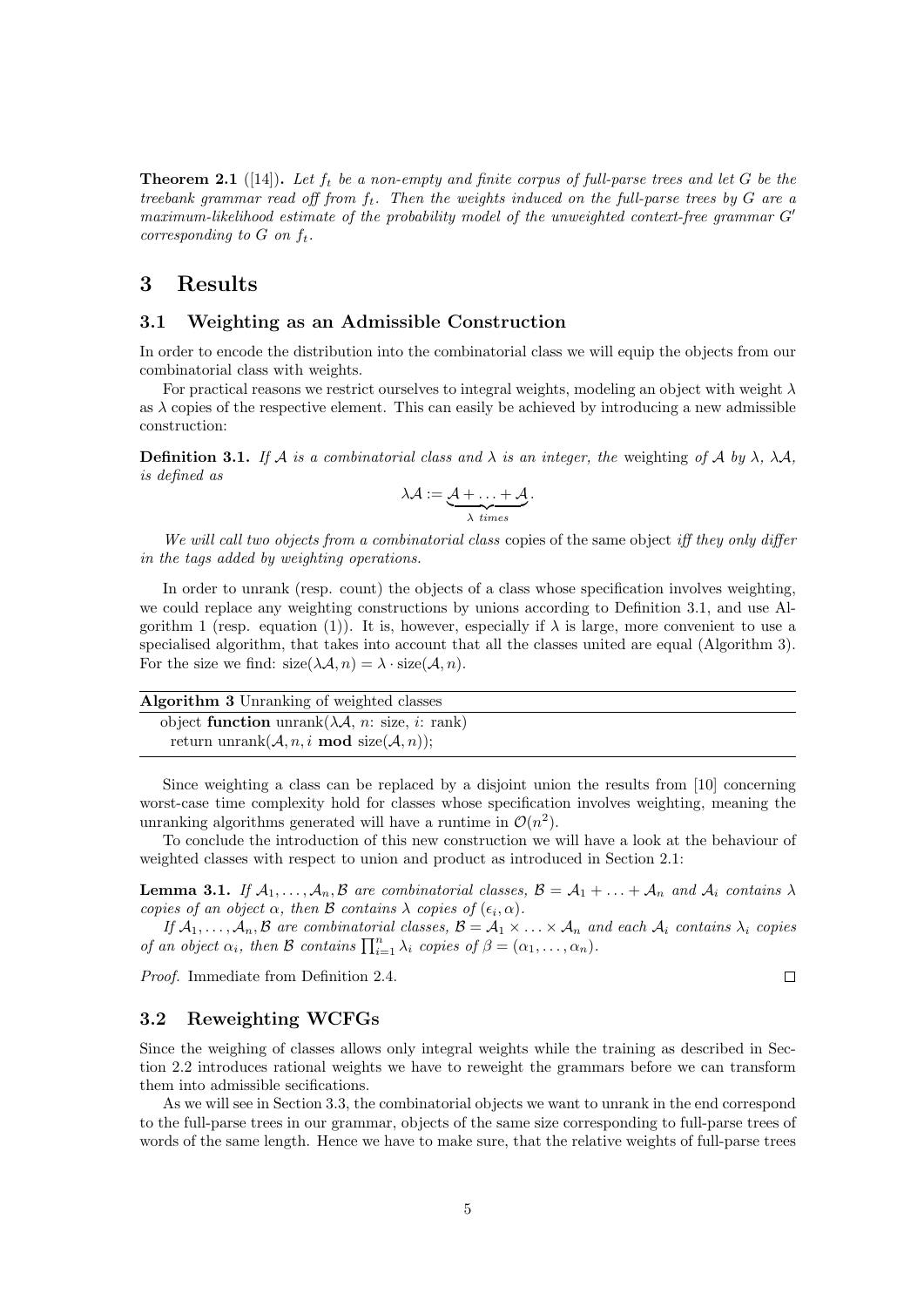of words of the same length do not change, in order to guarantee, that the resulting unranking algorithms will produce the objects according to the distribution trained into the grammar.

If all productions are scaled by the same factor c, the weight of a derivation will scale by  $c^k$ , k being the number of steps in the derivation. Hence if all derivations of words of the same length involve the same number of steps, this operation will maintain the relative weights of these words. This is e.g. the case, if the grammar is in Chomsky normal form:

**Theorem 3.2.** Let G be a WCFG in Chomsky normal form with all the weights appearing in  $G$  being rational; let c be the common denominator of the weights appearing in  $G$ , and  $G'$  be derived from  $G$  by multiplying all weights by  $c$ . Then all the weights in  $G'$  are integral and for  $w_1, w_2 \in L(G)$ ,  $|w_1| = |w_2|$  and  $\Delta_i$  a full-parse tree of  $w_i, i \in \{1, 2\}$ , in G and G'

$$
\frac{W'(\Delta_1)}{W'(\Delta_2)} = \frac{W(\Delta_1)}{W(\Delta_2)}
$$

holds.

*Proof.* The first property follows immediately from the definition of c. If  $|w_i| = 0, i \in \{1, 2\}$ , then  $w_1 = w_2 = \epsilon$  and  $\Delta_1 = \Delta_2$  consists of the single rule  $S \to \epsilon$ . Thus both fractions evaluate to 1 and the second property holds.

Now let  $|w_i| \geq 1, i \in \{1, 2\}$ . Since G is in Chomsky normal form,  $\Delta_i$  involves  $|w_i| - 1$  applications of productions of the form  $A \to BC$ ,  $A, B, C \in I$ , and  $|w_i|$  applications of productions of the form  $A \to a, A \in I, a \in T$ . Thus  $W'(\Delta_i) = W(\Delta_i) \cdot c^{2|w_i|-1}, i \in \{1,2\}$ , and the second property follows immediately.  $\Box$ 

If we are given a non-ambiguous SCFG, we can preprocess it in order to be able to use Theorem 3.2:

**Theorem 3.3** ([8]). If G is a SCFG, there exists a SCFG G' in Chomsky normal form that is word-equivalent to  $G$ , and  $G'$  can be effectively constructed from  $G$ .

The construction given in  $[8]$  assumes that G is  $\epsilon$ -free. It can however be extended to non- $\epsilon$ -free grammars by adding an additional step after the intermediate grammar  $G_1$  has been created:

- For each production  $A \stackrel{\lambda_1}{\rightarrow} \epsilon$  remove this production and for each instance of A in the conclusion of a production  $B \stackrel{\lambda_2}{\rightarrow} \beta_1 A \beta_2$  add a new rule  $B \stackrel{\lambda_1, \lambda_2}{\rightarrow} \beta_1 \beta_2$ .
- If A occurs multiple times in a single conclusion, there has to be one new production for each combination of As removed, the weight being  $\lambda_2 \cdot \lambda_1^l$  if l instances of A are deleted.

In principle the former two theorems already suffice for many practical purposes. However the transformation of Theorem 3.3 provides only word-equivalence while in some cases derivationequivalence is needed. Hence we will present another method for reweighting.

Instead of scaling all productions by the same factor and ensuring that derivations are of equal length for words of the same size, we will scale the productions according to how much they contribute to the length of the word, that is, productions lengthening the word by  $k$  will be scaled by  $c^k$ . Since we consider context-free grammars, the lengthening of a production is given by "length of conclusion−1".

However, this rule leads to productions with a conclusion of length 1 not being reweighted, hence we have to assure, that all those productions already have integral weights in order to get a grammar with only integral weights after reweighting.

Additionally productions with a conclusion of length 0, i.e.  $\epsilon$ -productions, would be rescaled by  $\frac{1}{c}$  and thus they have to be avoided completely.

Obeying these restrictions would however make it impossible to generate words of length 0 or 1 with appropriate weights. Thus, to circumvent this problem, we will modify the required structure of the grammar a bit: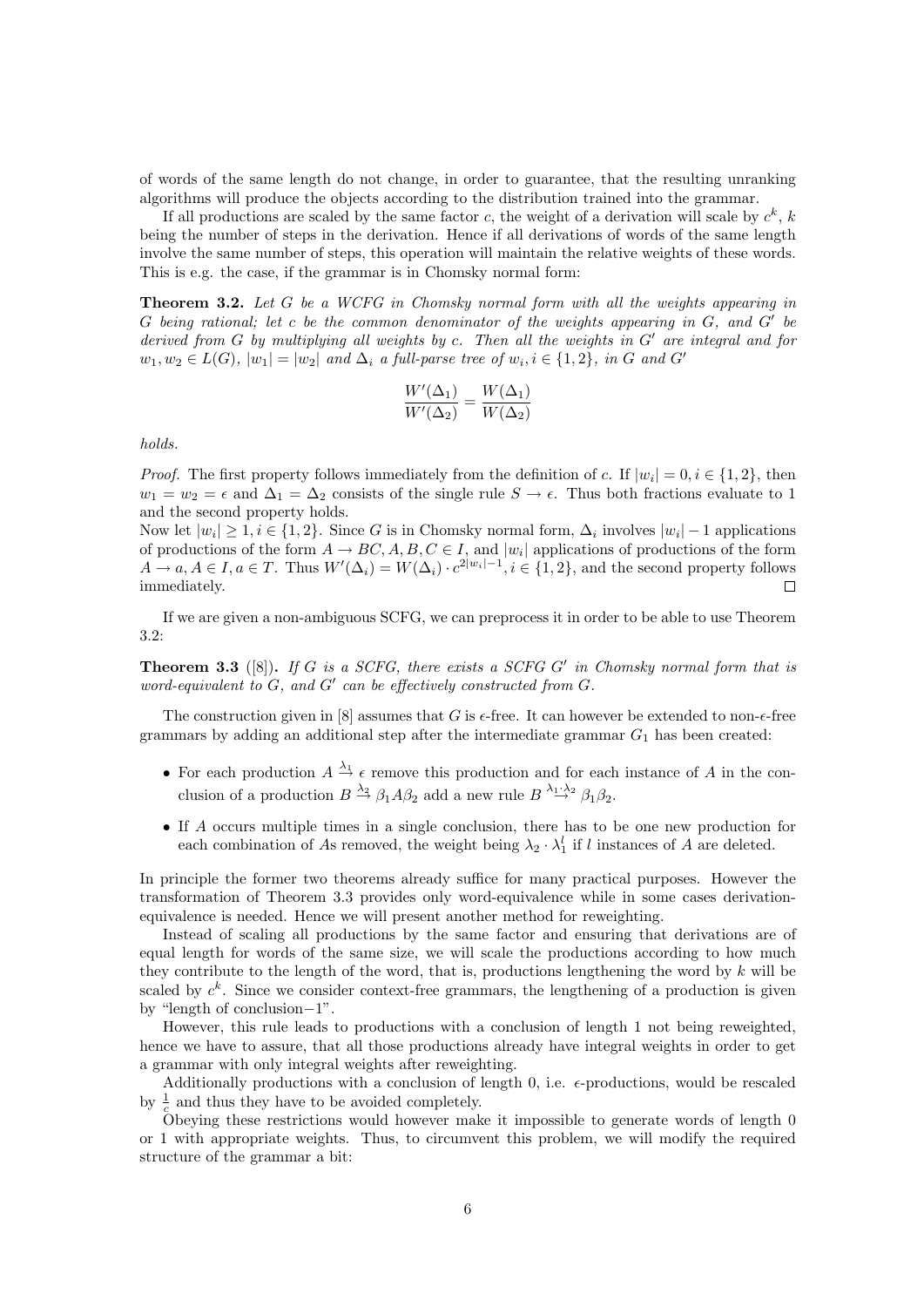The axiom does not occur in any conclusion and any production having the axiom as premise has a conclusion of length 0 or 1. All other productions obey the restrictions stated above. This assures, that each derivation includes exactly one application of a production having the axiom as premise and, unless the word generated is the empty word, this application doesn't influence the length of the sentential form. Thus these productions can be reweighted seperately. Formally:

**Definition 3.2.** If  $G = (I, T, R, S, W)$  is a WCFG, G is said to be in reweighting normal form  $(RNF)$  iff

- 1. G is loop-free and  $\epsilon$ -free;
- 2.  $\forall A \rightarrow \alpha \in R, A = S : |\alpha| \leq 1$ ;
- 3.  $\forall A \rightarrow \alpha \in R, A \neq S : |\alpha| > 1$  or  $W(A \rightarrow \alpha) \in \mathbb{N}$ ;
- 4.  $\forall A \in I \exists \alpha \in (I \cup T)^* : A \to \alpha \in R$ .

The last condition, that any intermediate symbol occurs as premise of at least one production, is not required for reweighting. It is, however, necessary for the translation of the grammar into an admissible specification later on.

Theorem 3.4. Let G be a WCFG in RNF with all the weights appearing in G being rational; let s be the common denominator of the weights of productions with premise  $S$  in  $G$ , c be the common denominator of the weights of the remaining productions and  $G'$  be derived from  $G$  by multiplying the weights of productions with source S by s, and by multiplying the weights of productions  $A \rightarrow$  $\alpha, A \neq S$  by  $c^{|\alpha|-1}$ . Then all the weights in G' are integral and for  $w_1, w_2 \in L(G)$ ,  $|w_1| = |w_2|$ and  $\Delta_i$  a full-parse tree of  $w_i, i \in \{1, 2\}$ , in G and G'

$$
\frac{W'(\Delta_1)}{W'(\Delta_2)} = \frac{W(\Delta_1)}{W(\Delta_2)}
$$

holds.

*Proof.* Since  $A \to \alpha \in R$ ,  $A \neq S$  implies  $|\alpha| > 1$  the first property follows immediately from the definition of s and c.

If  $|w_i| = 0, i \in \{1, 2\}$ , then  $w_1 = w_2 = \epsilon$  and  $\Delta_1 = \Delta_2$  consists of the single rule  $S \to \epsilon$ . Thus both fractions evaluate to 1 and the second property holds.

Now let  $|w_i| \geq 1, i \in \{1,2\}$ . Since G is in RNF  $\Delta_i$  involves 1 application of a production of the form  $S \to \alpha, |\alpha| = 1$  and k applications of productions of the form  $A_{i,j} \to \alpha_{i,j}, A_{i,j} \neq S$ . Thus  $\sum_{j=1}^k (|\alpha_{i,j}| - 1) = |w_i|, i \in \{1,2\}$ , and we find  $W'(\Delta_i) = W(\Delta_i) \cdot s \cdot \prod_{j=1}^n c^{|\alpha_j|-1} =$  $W(\Delta_i) \cdot s \cdot c^{|w_i|}, i \in \{1,2\},\$ and the second property follows immediately.

Now, what remains to be done in this section is to transform arbitrary WCFGs to equivalent grammars in reweighting normal form. The proof of the following theorem describes how this can be done.

**Theorem 3.5.** If G is a loop-free,  $\epsilon$ -free WCFG, there exists a WCFG G' in RNF that is equivalent to  $G$  and  $G'$  can be effectively constructed from  $G$ .

*Proof.* Let CH denote the set of all quadruples  $(A, A_1A_2 \ldots A_n, \lambda_0 \cdot \lambda_1 \ldots \cdot \lambda_n, B)$  with  $A, A_1, \ldots, A_n \in$  $I, B \in I \cup T, \lambda_i \in \mathbb{R}$  such that

$$
A \stackrel{\lambda_0}{\rightarrow} A_1 \stackrel{\lambda_1}{\rightarrow} \dots A_n \stackrel{\lambda_n}{\rightarrow} B
$$

(for  $n = 0$ , we get  $(A, \epsilon, \lambda, B) \in \mathrm{CH}$  whenever  $A \stackrel{\lambda}{\to} B$  is a rule with  $B \in I \cup T$  and  $n = -1$  results in  $(A, \epsilon, 1, A) \in \mathrm{CH}$  for  $A \in N$ ). Since G is loop-free, CH is finite.

Now define  $G'$  as follows:  $G'$  contains the same terminals as  $G$ . The nonterminals are those from  $G$ , a new start symbol  $S'$  and the set CH. The rules are as follows:

•  $(A, \gamma, \lambda, B) \stackrel{1}{\rightarrow} B$  for  $(A, \gamma, \lambda, B) \in \mathrm{CH}$ ,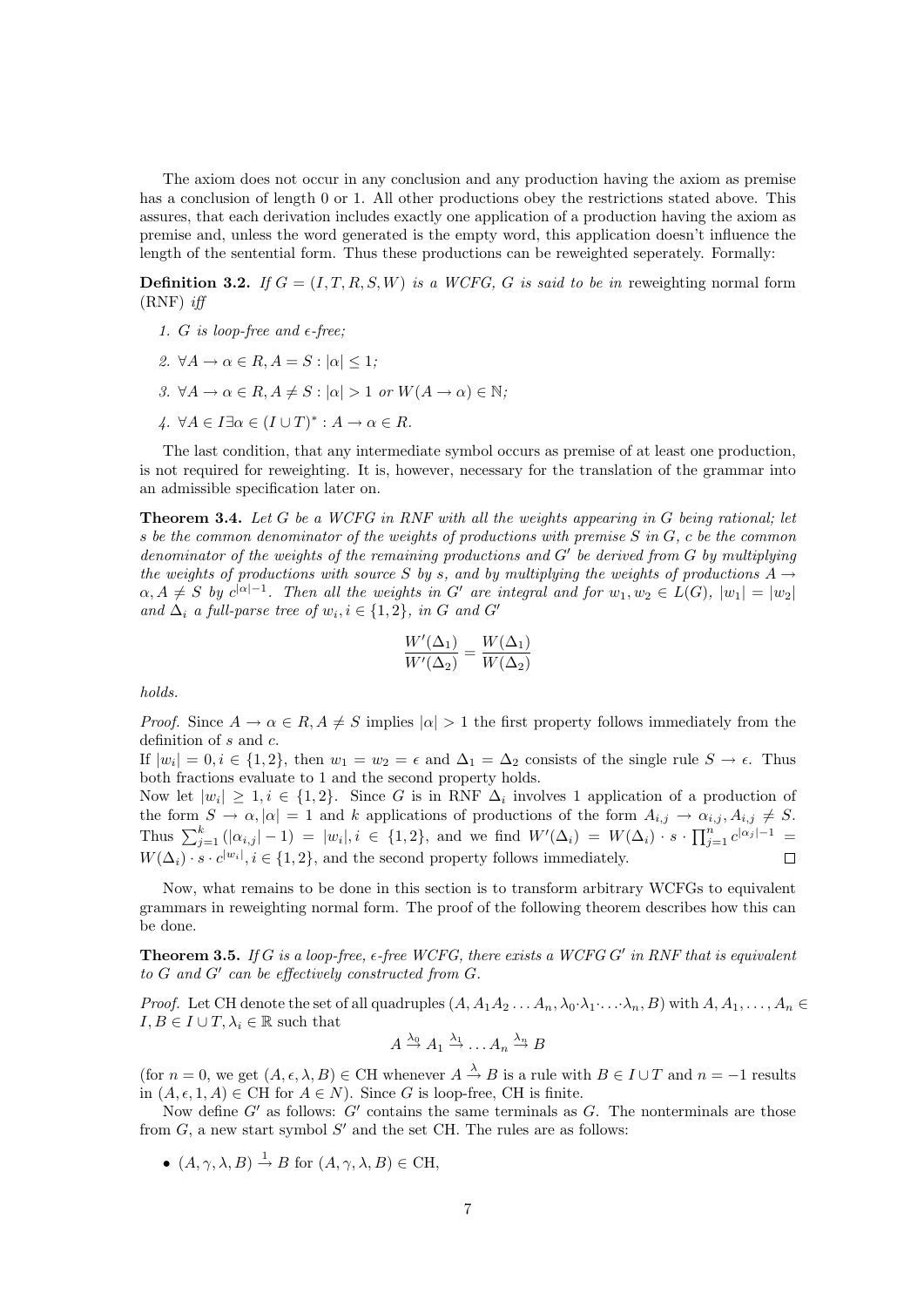- $A \stackrel{\lambda_0 \lambda_1 \cdots \lambda_n}{\rightarrow} w_0(A_1, \gamma_1, \lambda_1, B_1)w_1(A_2, \gamma_2, \lambda_2, B_2) \ldots (A_n, \gamma_n, \lambda_n, B_n)w_n$ for  $A \stackrel{\lambda_0}{\rightarrow} \alpha = w_0 A_1 w_1 A_2 \dots A_n w_n$  a rule from G with  $|\alpha| \geq 2$ ,  $w_i \in T^*$  and  $A_i \in I$ ,
- $S' \stackrel{\lambda}{\rightarrow} (S, \gamma, \lambda, a)$  for  $(S, \gamma, \lambda, a) \in \mathrm{CH}$ ,
- $S' \xrightarrow{\lambda} \epsilon$ , if  $S \xrightarrow{\lambda} \epsilon$  is a rule in G.

From this construction it is obvious that  $G'$  satisfies conditions 1-3 of Definition 3.2. Condition 4 can be obtained by removing all nonterminals that violate it along with the productions containing them. Since these symbols and productions can not appear in any full-parse tree this removal does not influence derivation equivalence.

Since CH can easily be computed from  $G, G'$  can be constructed effectively.

It remains to be shown that  $G$  and  $G'$  are actually derivation-equivalent.

Claim. For each full-parse tree  $\Delta'$ :  $S \stackrel{*}{\Rightarrow} w, w \in T^*$  in G' there exists a full-parse tree  $\Delta : S \stackrel{*}{\Rightarrow} w$ in G with  $W(\Delta) = W'(\Delta')$ .

*Proof.* If  $w = \epsilon$  then  $\Delta'$  consists of the single rule  $S' \stackrel{\lambda}{\rightarrow} \epsilon$  and  $\Delta$  consisting of the single rule  $S \stackrel{\lambda}{\rightarrow} \epsilon$ is a full-parse tree for w in G with  $W(\Delta) = W'(\Delta').$ 

If  $|w| = 1$ ,  $\Delta'$  consists of the rules  $S' \stackrel{\lambda}{\to} (S, \gamma, \lambda, a)$  and  $(A, \gamma, \lambda, a) \stackrel{1}{\to} a$  and  $\Delta$  consisting of the rules that led to the inclusion of  $(S, \gamma, \lambda, a)$  in CH is a full-parse tree for w in G with  $W(\Delta) = W'(\Delta').$ 

Otherwise  $\Delta'$  consists of one instance of the rule  $S' \stackrel{1}{\rightarrow} S$  and several groups of rules  $A \stackrel{\lambda_0 \lambda_1 \cdots \lambda_n}{\rightarrow}$  $w_0(A_1, \gamma_1, \lambda_1, B_1)w_1(A_2, \gamma_2, \lambda_2, B_2)\ldots(A_n, \gamma_n, \lambda_n, B_n)w_n, (A_i, \gamma_i, \lambda_i, B_i) \stackrel{1}{\rightarrow} B_i$ . For each of these groups there is in G a production  $A \stackrel{\lambda_0}{\rightarrow} \alpha = w_0 A_1 w_1 A_2 ... A_n w_n$  and if  $A_i \neq B_i$  the set of productions that led to the inclusion of  $(A_i, \gamma_i, \lambda_i, B_i)$  in CH. Additionally by construction of CH and  $G'$  the product of weights is the same for both groups. Thus by combining the groups of productions from G derived from the groups of productions in  $\Delta'$  we get a full-parse tree for w in G with  $W(\Delta) = W'(\Delta').$  $\Box$ 

Claim. For each full-parse tree  $\Delta$ :  $S \stackrel{*}{\Rightarrow} w, w \in T^*$  in G there exists a full-parse tree  $\Delta'$ :  $S \stackrel{*}{\Rightarrow} w$ in G' with  $W(\Delta) = W'(\Delta').$ 

Proof. By applying the argumentation from the above proof in reverse.

 $\Box$ 

Together the proofs of the two claims give the bijection required for derivation-equivalence.  $\Box$ 

Neither of the requirements in Theorem 3.5 may be dropped without losing derivation-equivalence:

- Concerning  $\epsilon$ -freeness consider the set of productions  $\{S \to \epsilon, S \to A, A \to \epsilon\}$  where  $\epsilon \in L(G)$ has two different full-parse trees while in an  $\epsilon$ -free grammar  $\epsilon$  can only have the single derivation  $S \to \epsilon$ .
- Concerning loop-freeness note that if  $A \stackrel{+}{\Rightarrow} A$  is a loop in G and A appears in a derivation of  $w \in L(G)$ , w has infinitely many full-parse trees in G while in a loop-free grammar any word w has only finitely many parse trees.

To transform a grammar to a word-equivalent loop-free,  $\epsilon$ -free grammar, the ideas used in the proof of Theorem 3.3 can be applied. Note, however, that eliminating loops with a weight  $\geq 1$ , will result in infinite weights.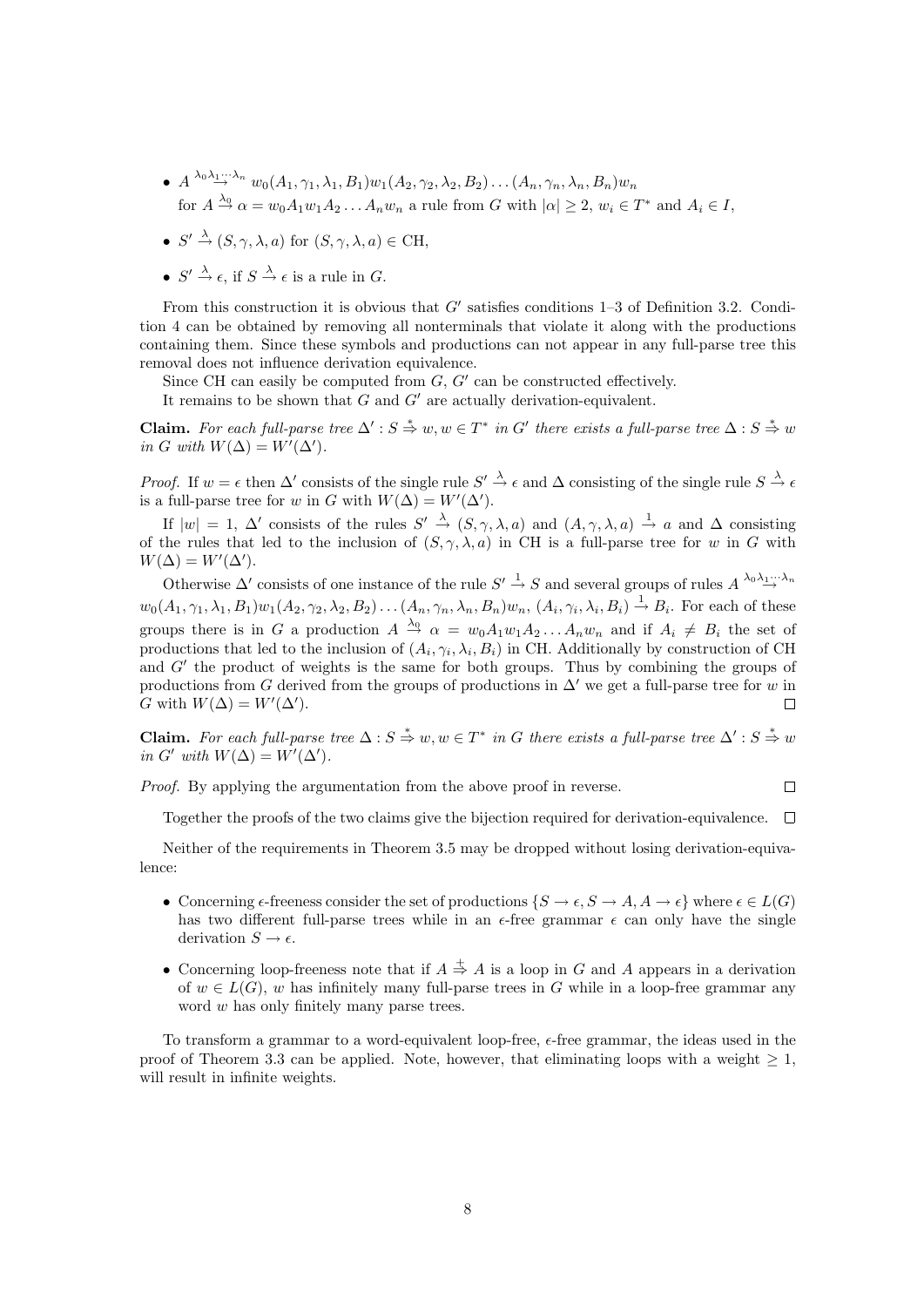### 3.3 Transforming WCFGs into Admissible Specifications

To get the transformation from WCFGs to admissible specifications, we note how the elements of grammars can be modeled by elements of specifications:

- The empty word is modeled as neutral class.
- Terminal symbols are modeled as atomic classes, containing the respective symbol.
- Intermediate symbols are modeled as classes that contain all words that can be derived from the symbol.
- Productions are modeled as classes containing the cartesian product of all symbols of the conclusion.
- Weights of productions are modeled by weighting the respective classes.
- Multiple productions with the same source are modeled as disjoint union of the classes modeling the (weighted) productions.

Formalizing this, we get:

**Theorem 3.6.** Let  $G = (I, T, R, S, W)$  be a WCFG with integral weights. For each  $A \in I$  let  ${A \overset{\lambda_{A,j}}{\rightarrow} \alpha_{A,j,1} \dots \alpha_{A,j,n_{A,j}} | 1 \leq j \leq n_A}$  denote the complete set of productions with premise A,  $n_A$ being the number of such productions. Let  $T$  be constructed as follows:

- For each  $a \in T$  add an atomic class  $\mathcal{Z}_a$ .
- For each  $A \in I$  add a class  $A$ .
- For each  $A \stackrel{\lambda_{A,j}}{\rightarrow} \alpha_{A,j,1} \ldots \alpha_{A,j,n_{A,j}} \in G, 1 \leq j \leq n_A$ , add a class  $A_j$  and an equation  $A_j = \beta_{A,j,1} \times \ldots \times \beta_{A,j,n_{A,j}}$  where  $\beta_{A,j,k} = \mathcal{Z}_a$  if  $\alpha_{A,j,k} = a \in T$  and  $\beta_{A,j,k} = \mathcal{B}$  if  $\alpha_{A,i,k} = B \in I.$ If  $n_{A,j} = 0$  add the equation  $A_j = \mathcal{E}$  instead of  $A_j = \beta_{A,j,1} \times \ldots \times \beta_{A,j,n_A,j}$ .
- 
- For each  $A \in I$  add an equation  $A = \lambda_{A,1}A_{A,1} + \ldots + \lambda_{A,n_A}A_{A,n_A}$ .

Then T is an admissible specification and for each  $w \in L(G)$  there exists a bijection f between the full-parse trees  $\Delta$  of  $w$  in  $G$  and those objects in  $\mathcal{S}_{|w|}$  that contain the atomic classes  $\mathcal{Z}_{a_1} \ldots \mathcal{Z}_{a_{|w|}}$ in the same order as the terminal symbols  $a_i$  appear in w such that  $\mathcal{S}_{|w|}$  contains  $W(\Delta)$  copies of  $f(\Delta)$ .

*Proof.* The first property follows immediately from the construction of  $\mathcal{T}$ . Considering the second property we will first show the following lemma:

**Lemma 3.7.** Let T be constructed as in Theorem 3.6,  $\Delta = A \stackrel{*}{\Rightarrow} w$ ,  $w \in L((I, T, R, A, W))$ ,  $\lambda = W(\Delta)$ . Then there are  $\lambda$  copies of an object  $o \in \mathcal{A}^{|w|}$  that contains the atomic classes  $\mathcal{Z}_{a_1} \dots \mathcal{Z}_{a_{|w|}}$  in the same order as the terminal symbols  $a_i$  appear in w.

*Proof.* Let n denote the number of steps in the derivation of  $w, A \stackrel{\mu}{\rightarrow} \alpha_1 \dots \alpha_k$  be the first production used in  $\Delta$ , B be the class introduced for this production and  $\epsilon_B$  be the tag associated with B in the equation for A.

 $n = 1$ : Then  $\lambda = \mu$  and  $w = \alpha_1 \ldots \alpha_k$  and by construction of T:

 $(\alpha_1,\ldots,\alpha_k)\in\mathcal{B}$  and thus  $\forall 1\leq i\leq\lambda:(\epsilon_B,(\epsilon_i,(\alpha_1,\ldots,\alpha_k)))\in\mathcal{A}$  where the  $\epsilon_i$  are introduced during the weighting operation  $\lambda \mathcal{B}$ . Hence the Lemma holds.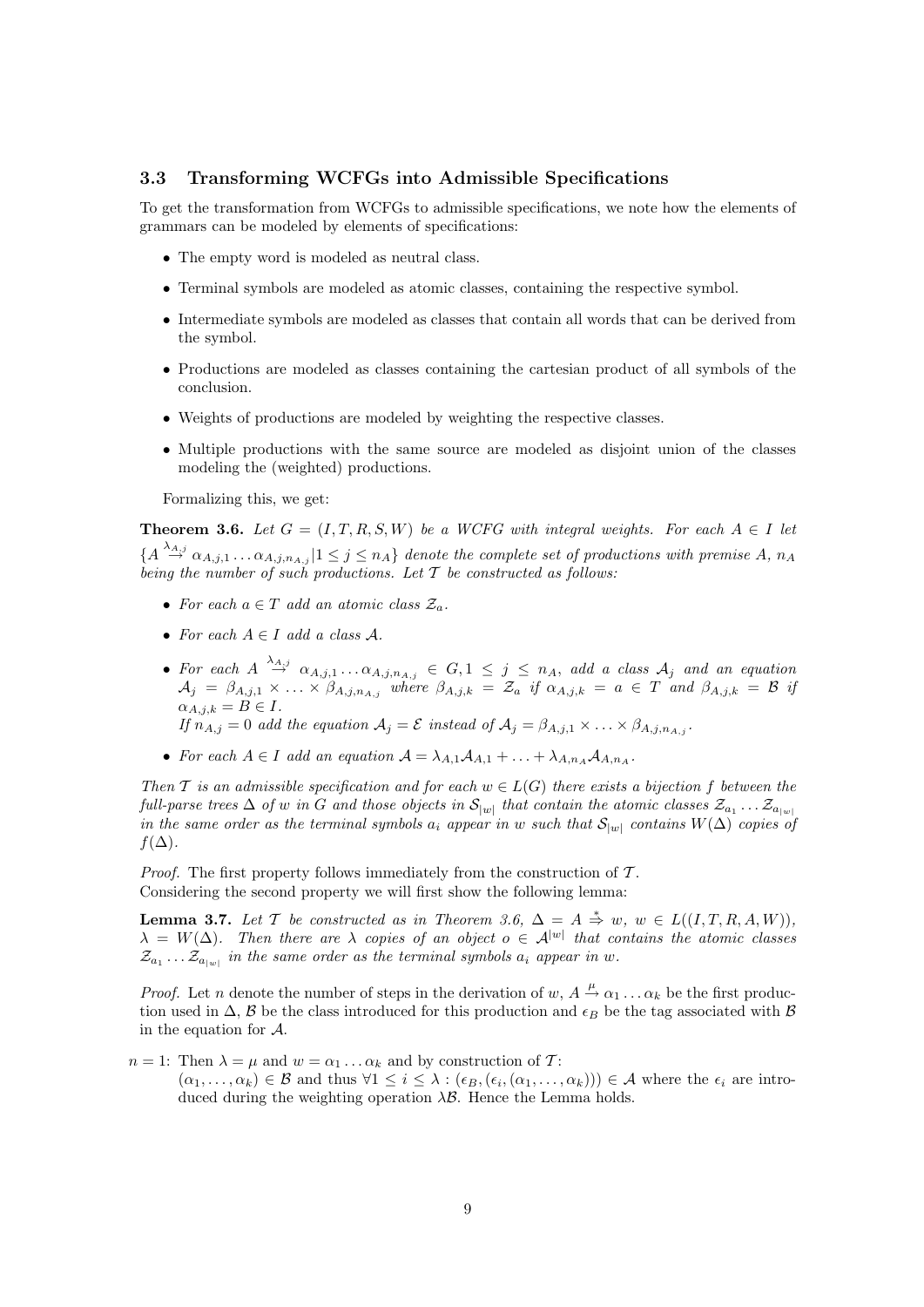$n > 1$ : Assume the Lemma holds for all derivations of lengths  $\lt n$ .

The derivations  $\alpha_i \stackrel{*}{\Rightarrow} w_i$ , where  $w_i \in T^*$ ,  $w = w_1 \dots w_k$ , all have lengths  $\lt n$  hence if  $\alpha_i \in I$ we may set  $o_i$  to the object corresponding to the derivation  $\alpha_i \stackrel{*}{\Rightarrow} w_i$ . If  $\alpha_i \in T$  we set  $o_i = \alpha_i$ . Then by construction of T:

 $(o_1, \ldots, o_k) \in \mathcal{B}$  and thus  $\forall 1 \leq i \leq \lambda : (\epsilon_B, (\epsilon_i(o_1, \ldots, o_k))) \in \mathcal{A}$  where the  $\epsilon_i$  are introduced during the weighting operation  $\lambda \mathcal{B}$ . Using the induction hypothesis and Lemma 3.1 the Lemma follows.

 $\Box$ 

It remains to be shown that conversely each object  $o \in \mathcal{S}$  models a derivation:

From the construction of T, we get that each  $o \in A$ , A added for  $A \in I$ , must be of the form  $o = (\epsilon_j, (\epsilon_l, (o_1, \ldots, o_k)))$ , where each of the  $o_i, 1 \leq i \leq k$ , is either a terminal symbol or  $o_i \in \mathcal{B}_i$ ,  $\mathcal{B}_i$  added for  $B_i \in I$  and  $o_i$  is smaller than o. Hence assuming that for smaller  $o_i$  there exist corresponding derivations, we get a derivation corresponding to o by concatenating  $A \to \alpha_1 \dots \alpha_k$ ,  $\alpha_i = o_i$  if  $o_i \in T$ ,  $\alpha_i = B_i$  if  $o_i \in B_i$  with the derivations for those  $o_i$  not in T. The property follows by induction.  $\Box$ 

It is easy to verify that the above transformation can also be applied inversely to get a CFG from an admissible specification involving only disjoint unions and cartesian products. Additionally the admissible construction of sequence generation can also be transformed into productions of a CFG, translating  $R = SEQ(S)$  into  $R \mapsto \epsilon | RS$ .

# 4 Example of Application

As a simple example we have used our method to generate random RNA secondary structures. These are typically modelled as correctly parenthesized words over the alphabet  $\{[, ,.\}$ , where corresponding brackets represent bases paired with each other and | denotes an unpaired base. (A more thorough introduction to the topic can be found in [2].)

Using a simple grammar for these words and training it using the data from [16] we arrived at the following:

1 :  $S \to R$ , 0.31 :  $R \to T$ , 0.69 :  $T \to |$ ,  $0.69: \quad R \to TR, \quad 0.31: \quad T \to [R].$ 

Since this grammar is loop-free and  $\epsilon$ -free, we can use the procedure from Theorem 3.5 to transform it to RNF.

We find CH = { $(S, \epsilon, 1, S)$ ,  $(S, \epsilon, 1, R)$ ,  $(S, R, 0.31, T)$ ,  $(S, RT, 0.21, ...)$ ,  $(R, \epsilon, 1, R)$ ,  $(R, \epsilon, 0.31, T)$ ,  $(R, T, 0.21, |), (T, \epsilon, 1, T), (T, \epsilon, 0.69, |)\}$  and thus after reducing get the new grammar

| $1: S' \rightarrow (S, \epsilon, 1, R),$                                                            | $0.69: \quad R \rightarrow (T, \epsilon, 1, T)(R, \epsilon, 1, R),$      |
|-----------------------------------------------------------------------------------------------------|--------------------------------------------------------------------------|
| $0.31: S' \rightarrow (S, R, 0.31, T),$                                                             | $0.21: R \to (T, \epsilon, 1, T)(R, \epsilon, 0.31, T),$                 |
| $0.31: S' \rightarrow (S, RT, 0.31,  ),$                                                            | $0.14: \quad R \to (T, \epsilon, 1, T)(R, T, 0.21,  ),$                  |
| $0.31: T \rightarrow [(R, \epsilon, 1, R)],$                                                        | $0.48: \quad R \to (T, \epsilon, 0.69, \mathcal{C})(R, \epsilon, 1, R),$ |
| $0.10: T \to [(R, \epsilon, 0.31, T)],$                                                             | $0.15: \quad R \to (T, \epsilon, 0.69, \mathcal{R}, \epsilon, 0.31, T),$ |
| $0.07: T \rightarrow [(R, T, 0.21,$ ],                                                              | $0.10: \quad R \to (T, \epsilon, 0.69, \vert)(R, T, 0.21, \vert),$       |
| 1: $(A, \gamma, \lambda, B) \rightarrow B$ , $(A, \gamma, \lambda, B) \in \text{CH}$ , $B \neq S$ . |                                                                          |

Since replacing each of the  $(A, \gamma, \lambda, B)$  by B in the conclusions does not lead to two of the rules becoming identical, this transformation is derivation equivalent for our grammar and gives the more readable version

1: 
$$
S' \to R
$$
, 0.69:  $R \to TR$ , 0.48:  $R \to |R$ , 0.31:  $T \to [R]$ ,  
\n0.31:  $S' \to T$ , 0.21:  $R \to TT$ , 0.15:  $R \to |T$ , 0.10:  $T \to [T]$ ,  
\n0.31:  $S' \to |$ , 0.14:  $R \to T|$ , 0.10:  $R \to ||$ , 0.07:  $T \to |||$ .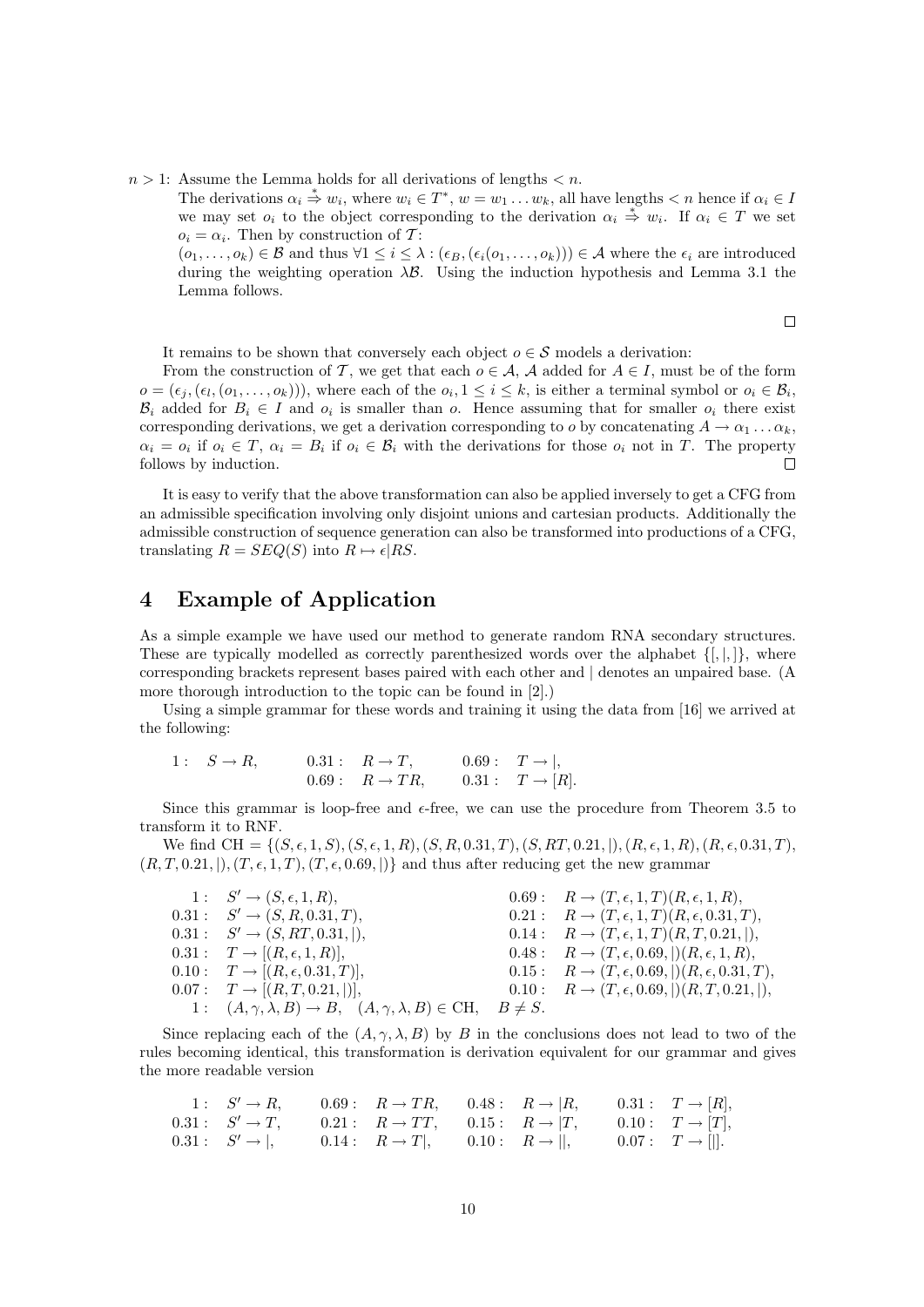Applying Theorem 3.4 we find the smallest common denominators to be  $s = 100$  and  $c = 100$ and thus the reweighted set of productions is:

|  |  | 1: $S' \rightarrow R$ , 69: $R \rightarrow TR$ , 48: $R \rightarrow  R$ , 3100: $T \rightarrow  R $ , |  |
|--|--|-------------------------------------------------------------------------------------------------------|--|
|  |  | 31: $S' \to T$ , 21: $R \to TT$ , 15: $R \to  T$ , 1000: $T \to  T $ ,                                |  |
|  |  | 31: $S' \rightarrow  $ , 14: $R \rightarrow T $ , 10: $R \rightarrow   $ , 700: $T \rightarrow   $ .  |  |

Applying Theorem 3.6, we get the following specification:

S<sup>1</sup> = R, R<sup>1</sup> = T × R, R<sup>4</sup> = Z<sup>|</sup> × R, T<sup>1</sup> = Z[ × R × Z] , S<sup>2</sup> = T , R<sup>2</sup> = T × T , R<sup>5</sup> = Z<sup>|</sup> × T , T<sup>2</sup> = Z[ × T × Z] , S<sup>3</sup> = Z<sup>|</sup> , R<sup>3</sup> = T × Z<sup>|</sup> , R<sup>6</sup> = Z<sup>|</sup> × Z<sup>|</sup> , T<sup>3</sup> = Z[ × Z<sup>|</sup> × Z] , S = 100S<sup>1</sup> + 31S<sup>2</sup> + 21S3, R = 69R<sup>1</sup> + 21R<sup>2</sup> + 14R<sup>3</sup> + 48R<sup>4</sup> + 15R<sup>5</sup> + 10R6, T = 3100T<sup>1</sup> + 1000T<sup>2</sup> + 700T3.

We have implemented the resulting algorithm as well as an algorithm for uniform generation of RNA secondary structures in the computer algebra system MAPLE and used these implementations to generate 1000 objects of size 150 with each of the algorithms. The resulting ratios of unpaired bases are shown in Table 1.

| <b>Structures</b>    | Ratio of unpaired bases |
|----------------------|-------------------------|
| Generated unweighted | 45,1%                   |
| Genrated weighted    | 53.2%                   |
| From database        | 52.2%                   |

Table 1: Ratio of unpaired bases for the generated structures.

As was to be expected, the structures generated with the weighted algorithm closely match the structures in the database concerning this parameter.

Concerning other parameters, such as the free energy of the molecules, the results generated by our weighted unranking algorithm aren't as good. This is due to the fact, that the grammar we started with is too simple (i.e. it has too few free variables) to model these parameters and hence there is no way to train their properties into this grammar.

This problem can however be circumvented by using a more sophisticated grammar. In [12] such a grammar is given for RNA secondary structures and it is shown that applying our approach to this grammar yields an algorithm that generates secondary structures with free energies distributed very similar to the distribution observed for real RNA molecules.

# 5 Concluding Remarks

In this paper we have shown, how to get algorithms for the random generation of combinatorial objects of a fixed size according to an arbitrary distribution, given a context-free grammar that models the class or an admissible specification of the class that can be transformed into such a grammar and given the distribution either as weights on the grammar or as a set of sample objects, distributed accordingly.

We have done so by extending the popular framework of admissible specifications of combinatorial classes to also include the specification of weights, allowing for the generic creation of algorithms that generate objects from combinatorial classes according to a non-uniform distribution and by furthermore showing, how weighted context-free grammars can be transformed into admissible specifications, hence allowing to use the well-known procedures for training the weights on context-free grammars to be used for the training of weights in admissible specifications.

However, we had to restrict ourselves to use only integral weights. Hence the weights returned by the training algorithms had to be rescaled, which in turn required a rather complex transformation of the grammar.